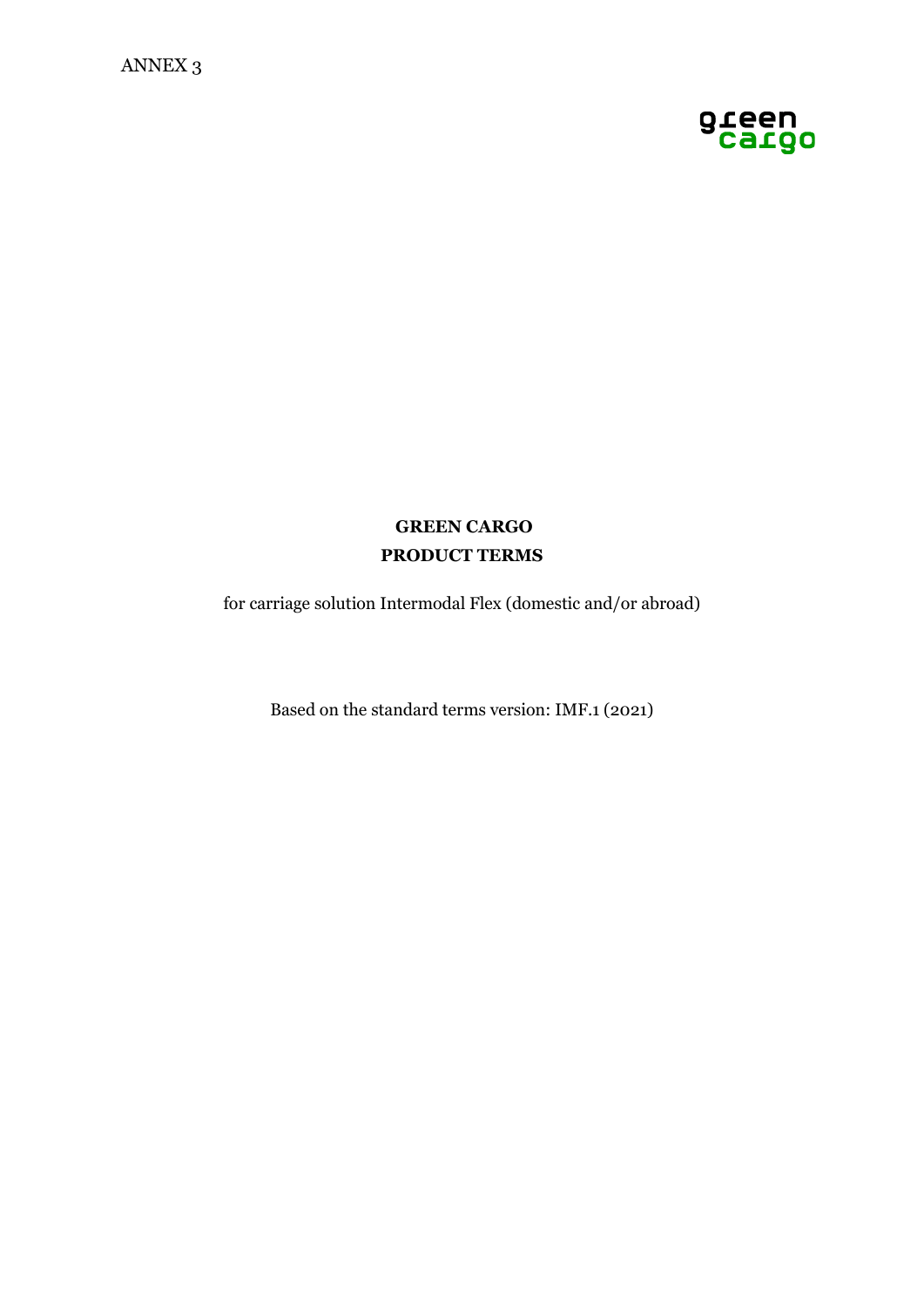#### **1. BACKGROUND**

- 1.1 Intermodal Flex is a *standardised* carriage solution where Green Cargo, on behalf of the Customer, carries one or more standardised detachable transport units between a Loading Site and an Unloading Site located in Sweden or abroad (including a lift for loading to a Wagon and a load for unloading from the Wagon). The carriage is Ordered by the Customer and the Order is Confirmed by Green Cargo, based on from time to time, the current intermodal price list which is published and regularly updated on Green Cargo's website and available at Customer Service (the "**Intermodal Price list**" or the "**Price and Product Annex**") and in accordance with these product terms. Each such carriage is referred to as a "**Carriage**" in the Agreement.
- 1.2 The Customer may add one or more Optional Services to the Carriage in accordance with the Ordering Procedure set out below and may also amend or cancel a Carriage in accordance with the terms set out herein.

#### **2. DEFINITIONS**

Terms with a defined meaning are indicated using capital initial letters and their specific meanings are given either in the Main Agreement or in these product terms.

#### **3. ORDER, AMENDMENT AND CANCEL-LATION OF CARRIAGE**

#### **Order of Carriages**

- 3.1 Carriages and any Optional Services are agreed as follows:
	- (a) the Customer places an Order in accordance with the applicable Intermodal Price list and with the procedure prescribed from time to time by Green Cargo (the "**Ordering Procedure**");

whereafter

- (b) Green Cargo accepts the Customer's Order through an order confirmation ("**Order Confirmation**").
- 3.2 An Order Confirmation shall contain the following information:
	- (a) Loading Site and Unloading Site respectively);
	- (b) number of transport units and type of unit;
	- (c) consignor and consignee respectively;
	- (d) time (at the latest) for delivery of the transport units to the Loading Site;
	- (e) weight category (the applicable categories can be found at Customer Service and are reflected in the Intermodal Price list);
	- (f) possible agreed deviating Transit Period;

and

- (g) any Optional Services.
- 3.3 The Ordering Procedure applicable from time to time to the Customer in accordance with point 3.1 (a) above is available at Customer Service.

#### **Specific information regarding Carriage of Dangerous Goods, Abnormal Carriage and certain types of goods**

3.4 In respect of Abnormal Carriages and Carriages of Dangerous Goods and types of goods that are specifically governed, the Customer shall, in connection with the Order being placed, provide Green Cargo with all relevant information required to enable Green Cargo to determine whether such Carriage (in Green Cargo's opinion) is possible and suitable to perform. Carriage in respect of goods for which Green Cargo has an obligation to notify or register (e.g. forage, food and waste), the Customer shall, in connection with the Order being placed, provide Green Cargo with all relevant information required to enable Green Cargo to fulfil such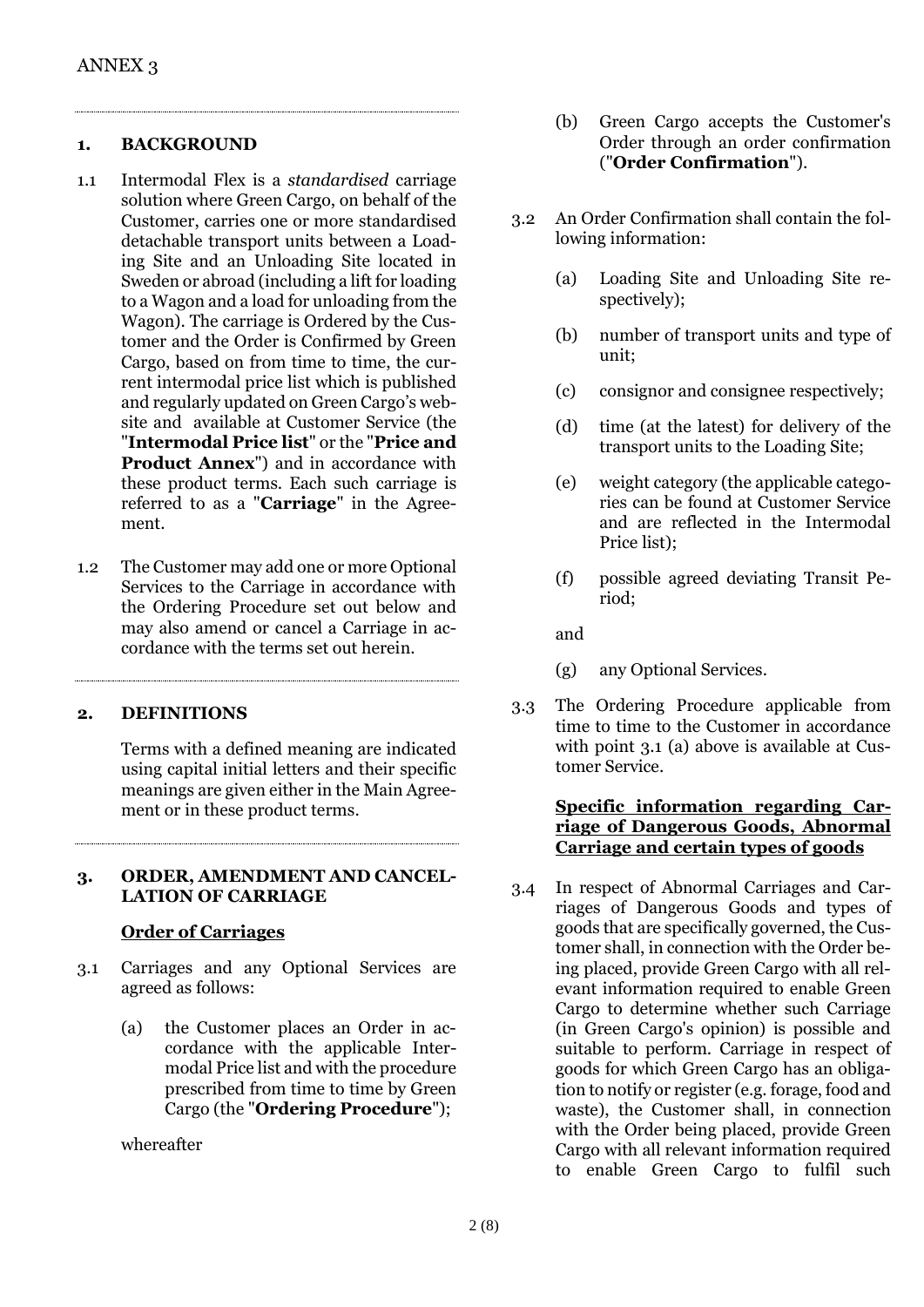obligation. The Customer is also responsible for goods manufactured, stored, transported or shipped with an authorised economic operator (AEO) and goods collected or delivered to such party being (a) manufactured, stored, processed and loaded in secure facilities and secure loading and transport areas, and (b) protected against unauthorized interference in manufacturing, storage, processing, loading and carriage. The Customer is responsible for ensuring that reliable staff handle the manufacture, storage, processing, loading and carriage of these goods, and for the business partners acting on their behalf are aware that they must be able to guarantee the security of the supply chain in accordance with the above. The Customer is also responsible for their compliance with applicable rules and regulations (i.a. Regulation (EC) No 1013/2006 on shipments of waste and Swedish regulation on waste (SFS 2020:614)) with respect to transboundary shipments of waste, including ensuring that the required notifications and permits are obtained.

## **Amendment or cancellation of agreed Carriage**

- 3.5 The Customer or the consignee designated by the Customer may, subject to the conditions set out in Sections  $3.6 - 3.12$  below, *amend* an agreed but not yet completed Carriage after notification in the prescribed form to Customer Service.
- 3.6 The consignee's right to request an amendment to a Carriage is subject to it not being stated in the Consignment Note that this may not be done.
- 3.7 A request for an amendment may include that:
	- (a) a Carriage shall be stopped;
	- (b) the delivery of a transport unit shall be postponed;
	- (c) a transport unit shall not be delivered to the consignee specified in the Order Confirmation and the Consignment Note;

(d) the transport unit shall be delivered to another place than the Unloading Site;

and/or

- (e) freight and other charges shall be paid by the consignor instead of the consignee.
- 3.8 The right to have a Carriage amended in accordance with Sections  $3.6 - 3.7$  above is always subject to Green Cargo's assessment of the amendment as being permissible, reasonable and possible to implement.
- 3.9 Green Cargo will, when assessing if it is reasonable, consider whether an amendment can be implemented without any traffic interruptions, or whether the amendment otherwise hinders or restricts Green Cargo's planned operations; if the amendment results in the Carriage being split and if it can have an adverse effect on other customers, consignors or consignees.
- 3.10 Green Cargo shall, without undue delay inform the Customer (and, where applicable, the consignor or consignee who has requested the amendment) if a requested amendment cannot be made.
- 3.11 The Customer may further *cancel* an Order Confirmed but not yet commenced Carriage by notifying Customer Service in the manner prescribed by Green Cargo.
- 3.12 In the event a Carriage is:
	- (a) Amended, the Customer shall pay the amendment fees set out in Annex 2 (a) to the Main Agreement to Green Cargo, and otherwise reimburse Green Cargo for all other costs and any damages arising from the amendment;

and if it is

(b) cancelled, the Customer shall pay the cancellation fees set out in Annex 2 (a) to the Main Agreement to Green Cargo;

based on the from time to time current version of the abovementioned annex, which is published and continuously updated on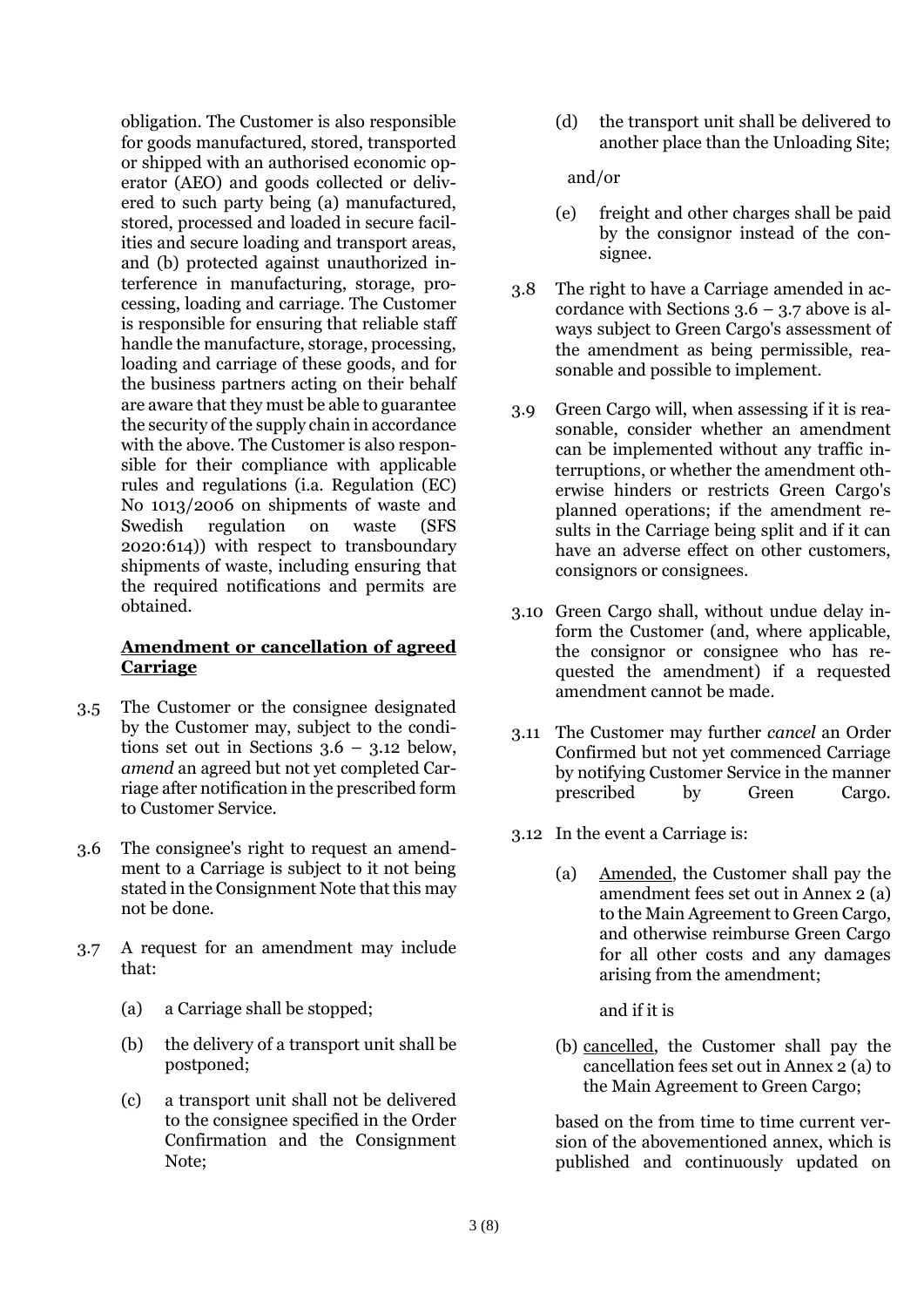www.greencargo.com and available at Customer Service.

### **4. PERFORMANCE OF CARRIAGE**

- 4.1 If the Customer is not a consignor or consignee, the Customer is nevertheless, in all respects liable to Green Cargo as if the Customer were the consignor or consignee.
- 4.2 The Customer understands that failure to fulfil the Customer's (or the consignor's or consignee's, as the case may be) obligations under the Agreement may, in accordance with applicable law, cause Green Cargo not to perform or (at the Customer's risk and cost) to cancel an already commenced Carriage. Such failure may constitute a breach of contract that gives Green Cargo the right to terminate the Agreement. Green Cargo also has the right to, at the Customer's risk and expense, cancel a Carriage for which the risk of the goods has not yet passed to Green Cargo in accordance with Section 4.7 below, in the case of a justified suspicion that the Customer cannot or will not pay for the Carriage or previously performed services.

#### **Provision of transport units**

4.3 The Customer is responsible for each transport unit (i) meeting applicable requirements of a technical and safety nature, (ii) and being fully compliant with relevant rail infrastructure and Green Cargo's production system.

## **Loading and unloading**

- 4.4 Green Cargo is responsible for loading and unloading of transport units (unless otherwise agreed).
- 4.5 The Customer is responsible for:
	- (a) the Consignment Note being drawn up and (unless Green Cargo shall draw up the same as an Optional Service) sent to Green Cargo in accordance with Section 4.12 below;

and

(b) the transport unit being ready without any delay to be loaded at the latest time of delivery at the Loading Site (as specified in the Order Confirmation and the Consignment Note).

- 4.6 The Customer is also responsible for ensuring that carried goods comply with and are loaded and secured in accordance with all applicable safety regulations and Green Cargo's from time to time applicable *Rules for loading and securing of goods* (which are available on [www.greencargo.com](http://www.greencargo.com/) and at Customer Service).
- 4.7 The risk of loss, damage or wastage of the carried goods shall, in accordance with applicable legislation, be transferred to Green Cargo by way of Green Cargo receiving and accepting the same for carriage (by receipt of Consignment Note, provided that the transport unit is ready to be loaded without delay at the Wagon from the latest time of delivery at the Loading Site). Green Cargo then carries this risk until the goods are unloaded in accordance with Section 4.18 below and that the goods also have been delivered according to the current legislation (at which time the risk transfers to the Customer).

#### **Consignment Notes, import and other customs documents (carriage documents)**

- 4.8 For each agreed Carriage, the Customer shall draw up and provide Green Cargo with a Consignment Note (unless Green Cargo shall draw up the Consignment Note as an Optional Service).
- 4.9 The Consignment Note shall comply with the format and contain such information as may be prescribed, from time to time, by Green Cargo in the *Rules for Transport Documents* (which are available on [www.green](http://www.greencargo.com/)[cargo.com](http://www.greencargo.com/) and at Customer Service).
- 4.10 The Customer is responsible for providing correct, clear and complete information in the Consignment Note and otherwise complying with the Order Confirmation.
- 4.11 The Customer is also responsible for the prescribed import and customs documents being complete, correct and available and filed in such a way that Green Cargo does not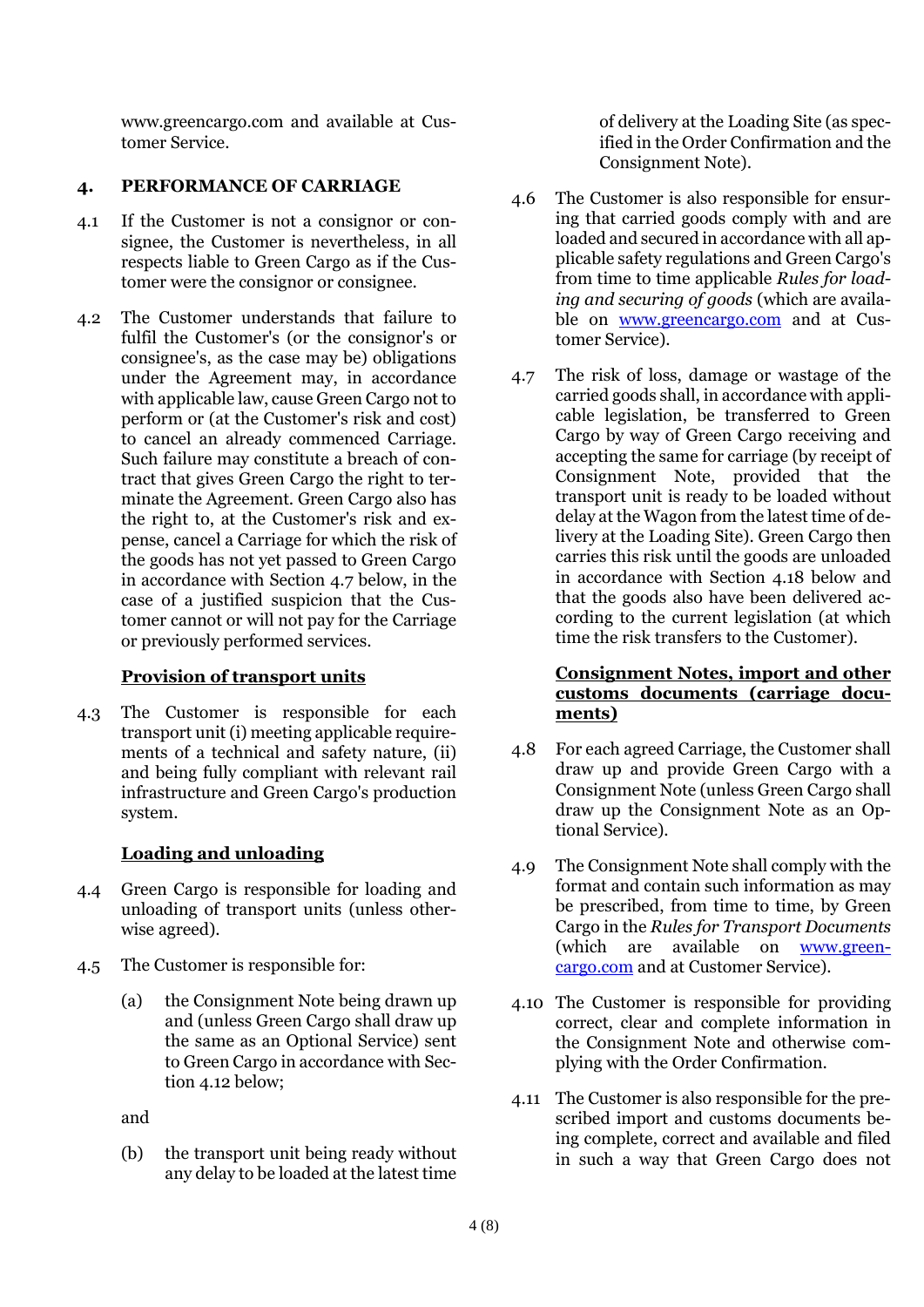participate in illegal importation and must comply with the requirements of AEO-S.

- 4.12 If Green Cargo has not specified an earlier time in the Order Confirmation, the Consignment Note must be delivered to Green Cargo at the time specified in Green Cargo's from time to time applicable *Rules for Transport Documents* (available on [www.green](http://www.greencargo.com/)[cargo.com](http://www.greencargo.com/) and at Customer Service).
- 4.13 The Customer understands and agrees that incorrect, unclear or incomplete information or carriage documents may affect the performance of the Carriage as well as the liability and costs associated therewith. The Customer agrees to indemnify and not hold Green Cargo liable for any costs and damages incurred as a result of information provided or carriage documents being inaccurate, unclear or incomplete or not provided on time, in the place or manner agreed or prescribed by law or regulation.

### **Transit Period**

- 4.14 Carriage is performed in accordance with Order Confirmed Order and this Agreement, however, transport in a specific train will be possible only if there is an available space and Wagon.
- 4.15 The Customer understands and accepts that Green Cargo may make changes in its production both in the line network and in the timetable (e.g. regarding days of service and times) during the Contract Period. Such changes may be temporary or of a more permanent nature and shall be communicated to the Customer without unreasonable delay. Any significant changes must be notified to the Customer no later than 90 (ninety) days in advance. Carriage already agreed at the time of Green Cargo's decision to implement changes (i.e. for which an Order Confirmation have been issued) are not affected by the changes.
- 4.16 Green Cargo shall load the transport unit (to the Wagon) at the Loading Site and at the latest time of delivery stated in the Order Confirmation. However, Green Cargo's obligation to load the transport unit requires that:

(a) the current transport unit complies with the information submitted in the Ordering Procedure;

and

- (b) that the conditions at the Loading Site are such that the transport unit can be loaded to the Wagon without further measures being taken.
- 4.17 Green Cargo shall perform each Carriage within 60 (sixty) hours, or within the time limit pursuant to the calculation in article 16 of the CIM (if such time limit is more extensive) and subject to paragraphs  $4.18 - 4.20$ below (the "**Transit Period**"), unless the Parties have agreed on a longer period of time for a certain Carriage. The transit period stated here applies regardless of the potentially earlier time of arrival stated in the Order Confirmation.
- 4.18 The Transit Period commences at the end of the last day the Customer has agreed to leave the transport unit at the Loading Site (on the grounds that this has been done in accordance with this Agreement and the Order Confirmation). The Carriage is considered completed when Green Cargo has:
	- (a) Delivered the relevant transport unit to the Customer (or the consignee designated by the Customer) at the Unloading Site (which means that Green Cargo, in accordance with applicable legislation has, via an arrival notice or in a manner otherwise agreed, delivered the Consignment Note and delivered the transport unit to the consignee);
		- or
	- (b) in the event that the delivery could not take place at the Loading Site due to circumstances beyond Green Cargo's reasonable control, has notified the Customer (or the designated consignee) that the transport unit is ready to be delivered and (i) the goods carried have been delivered to a customs or tax authority in a service or storage room used by the authority and not under the control of Green Cargo; or (ii) the goods has been put in storage at Green Cargo or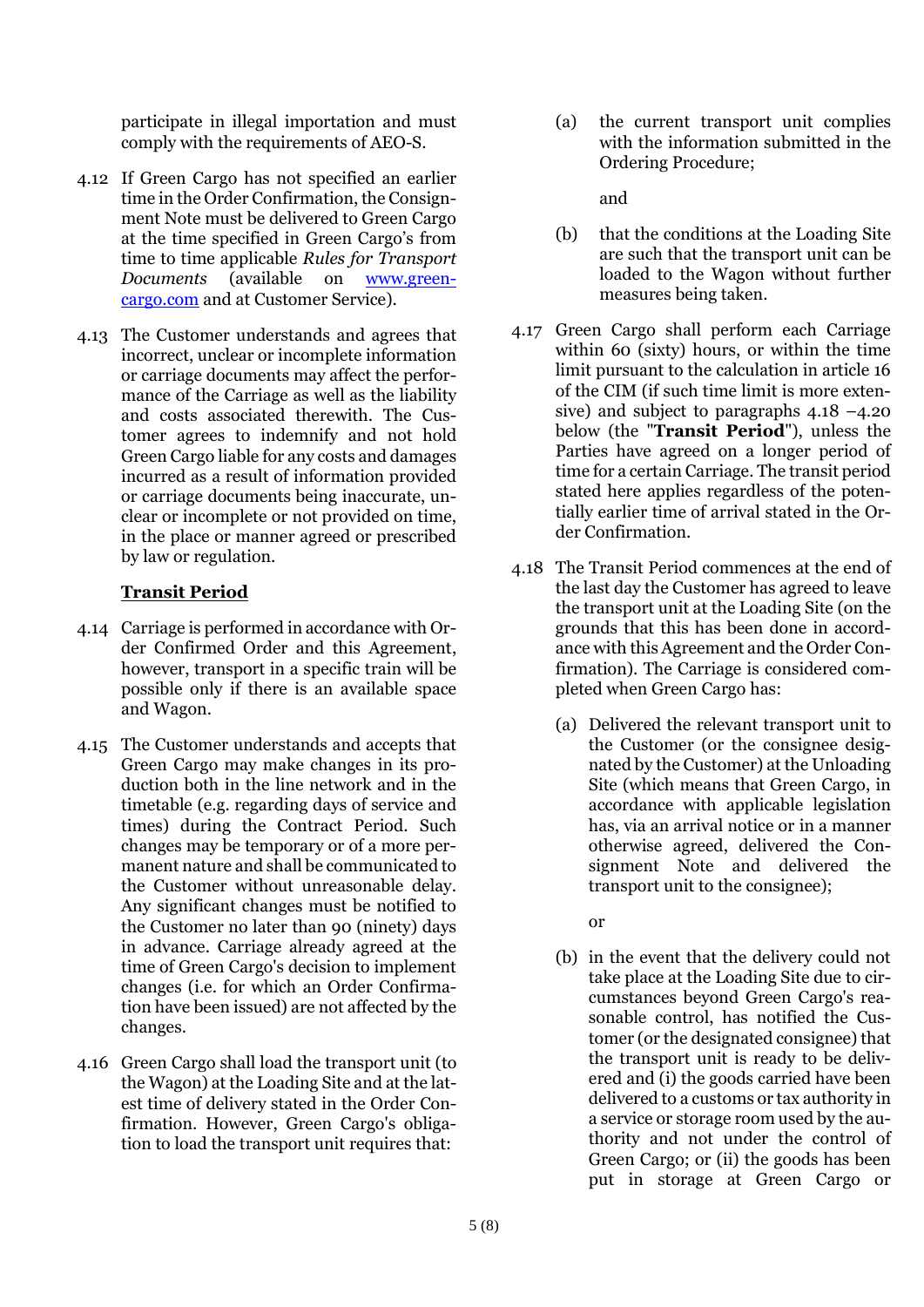delivered to a forwarding agent or a general warehouse for storage.

- 4.19 A break in the calculation of the Transit Period will occur during Saturdays, Sundays, holidays. In Sweden, breaks will also occur during Midsummer's Eve, Christmas Eve and New Year's Eve. Outside of Sweden, breaks are also made in the calculation of the Transit Period during the weekdays when general leave prevails in the countries concerned (regardless of whether they are public holidays).
- 4.20 The Transit Period shall furthermore be extended by the time required to complete the Carriage as a result of:
	- (a) Safety measures that Green Cargo considers necessary;
	- (b) compliance with government regulations;
	- (c) it constitutes an Abnormal Carriage;

or

(d) circumstances beyond Green Cargo's reasonable control as set forth in Section 7 below.

## **5. COMPENSATION AND PAYMENT**

## **Prices and fees**

- 5.1 All prices and fees are stated *excluding* VAT and potential taxes and tariffs, which thus will be added to the amounts invoiced to the Customer.
- 5.2 Green Cargo may adjust their prices and fees at any time during the Agreement Period, save for the prices and fees that have been determined for a certain period of time in the applicable Intermodal Price list (which may, however, change in connection with such changes in the production as set out above under Section 4.15). If Green Cargo resolves to carry out a price or fee adjustment pursuant to this section, Green Cargo shall notify the Customer regarding the adjusted prices and fees and the date of entry into force of the adjustments. When an adjustment is made in accordance with this section, the date of

entry into force may not occur earlier than 30 (thirty) days from the date of the notification of the change.

#### **Electricity costs, infrastructure charges and other compensation**

- 5.3 In addition to the fixed prices and fees specified in the applicable Intermodal Price list and the fees for amendments, cancellations, deviations the prices for Optional Services, track fees and charges for custom services, the Customer shall pay compensation to Green Cargo for variable costs, in accordance with Green Cargo's from time to time applicable Rules for the calculation of variable costs (which are available on www.greencargo.com and at Customer Service). Such additional variable costs may, for instance, relate to fuel surcharges (if the Carriage includes the Optional Services *Conveyance*). Stated electricity prices are indicative and Green Cargo adjusts the price afterwards by reconciliation against the actual price. Infrastructure fees are adjusted on an annual basis by Green Cargo, with effect as of the day when new fees come into force in relation to Green Cargo pursuant to decisions from the Swedish Transport Administration.
- 5.4 Furthermore, Green Cargo is entitled to compensation for:
	- (a) Other unforeseen costs arising in connection with the performance of a Carriage (including any Optional Services) as a result of a government decision or other circumstances beyond Green Cargo's reasonable control;

and

(b) costs and damages incurred as a result of the Customer or its designated consignor or (as set out in the Order Confirmation and the Consignment Note) having breached their obligations under the Agreement (including the obligation to prepare correct Consignment Notes, import and customs documents in accordance with Sections  $4.8 - 4.13$  above), as well as compensation for Green Cargo by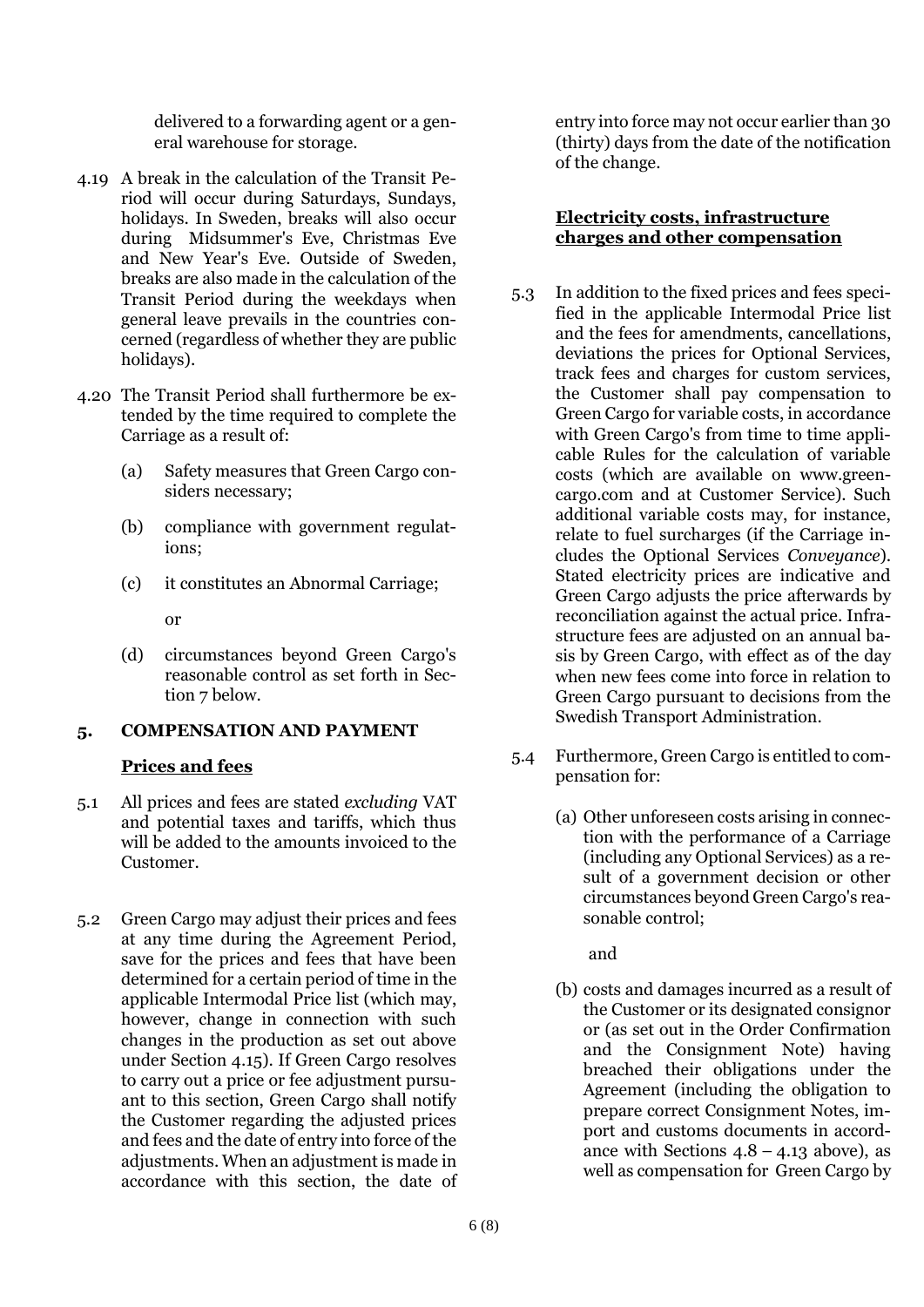confirmed overweight (confirmed by weighing in connection with the Loading) .

5.5 With respect to certain deviations from the Agreement, the Customer shall instead of compensation according to section 5.4 (b), pay the fees stated in Green Cargo's from time to time applicable Price list for deviations (which can be found in Appendix 2 (a) and is available on [www.greencargo.com](http://www.greencargo.com/) and at Customer Service). By way of example, prices for extra lifts and lease of space are charged according to the price list of the terminal.

### **Invoicing**

5.6 Compensation payable by the Customer to Green Cargo will, *at the earliest*, be invoiced on the day on which the relevant Carriage is commenced or according to special arrangements.

### **6. INFORMATION**

6.1 The Customer is obliged to provide Green Cargo with all such information that may be considered necessary or important for a contractual performance of a Carriage.

## **Notifications and notices of change**

- 6.2 Green Cargo notifies the Customer (after the transport unit has been loaded to the Wagon at the Loading Site) of the *earliest* calculated time of arrival to the Unloading Site. The notification may also take place when the transport unit can be collected from the terminal or delivered to the recipient.
- 6.3 If Green Cargo estimates that the actual time of arrival deviates more than one (1) hour from the notified time of arrival in accordance with Section 6.2 above, Green Cargo will notify the Customer of the new estimated time of arrival to the Unloading Site. Such notice does not affect the Transit Period or the liability for any delay.
- 6.4 Notifications and notices of change will be sent by Green Cargo only during working days between the hours of 7 am and 5 pm.

#### **Infrastructure manager**

- 6.5 If the Customer is an infrastructure manager, the Customer shall also apply the below in relation to the Loading and Unloading Sites:
	- (a) Ensure routines for the provision of the current edition of the road safety instruction (*Sw*: TRI) (or the equivalent outside of Sweden) in accordance with the tasks of an infrastructure manager;
	- (b) inform Green Cargo of current safety and security regulations applicable to the Customer;

and

(c) primarily be responsible for damage suffered by third parties, with the possibility to seek compensation by way of a recourse claim if the damage was caused by Green Cargo through intent or gross negligence.

## **7. FORCE MAJEURE**

- 7.1 If a Party cannot fulfil its obligations in accordance with the Agreement due to a circumstance:
	- (a) beyond the Party's reasonable control; and
	- (b) the consequences of which the Party may not avoid or overcome with reasonable efforts,

it shall constitute an exemption which will postpone the delivery time of the performance.

Such exemption shall be deemed to exist in respect of Green Cargo when an obstacle to perform the Carriage occurs because of, for instance, blocking locomotives, vehicles or other equipment that is not controlled by Green Cargo, government decisions such as closing of roads or tracks, traffic bans, and other capacity restrictions for the relevant infrastructure, lack of fuel supply, wars, conflicts and similar disturbances, sabotage, natural events such as temperature and